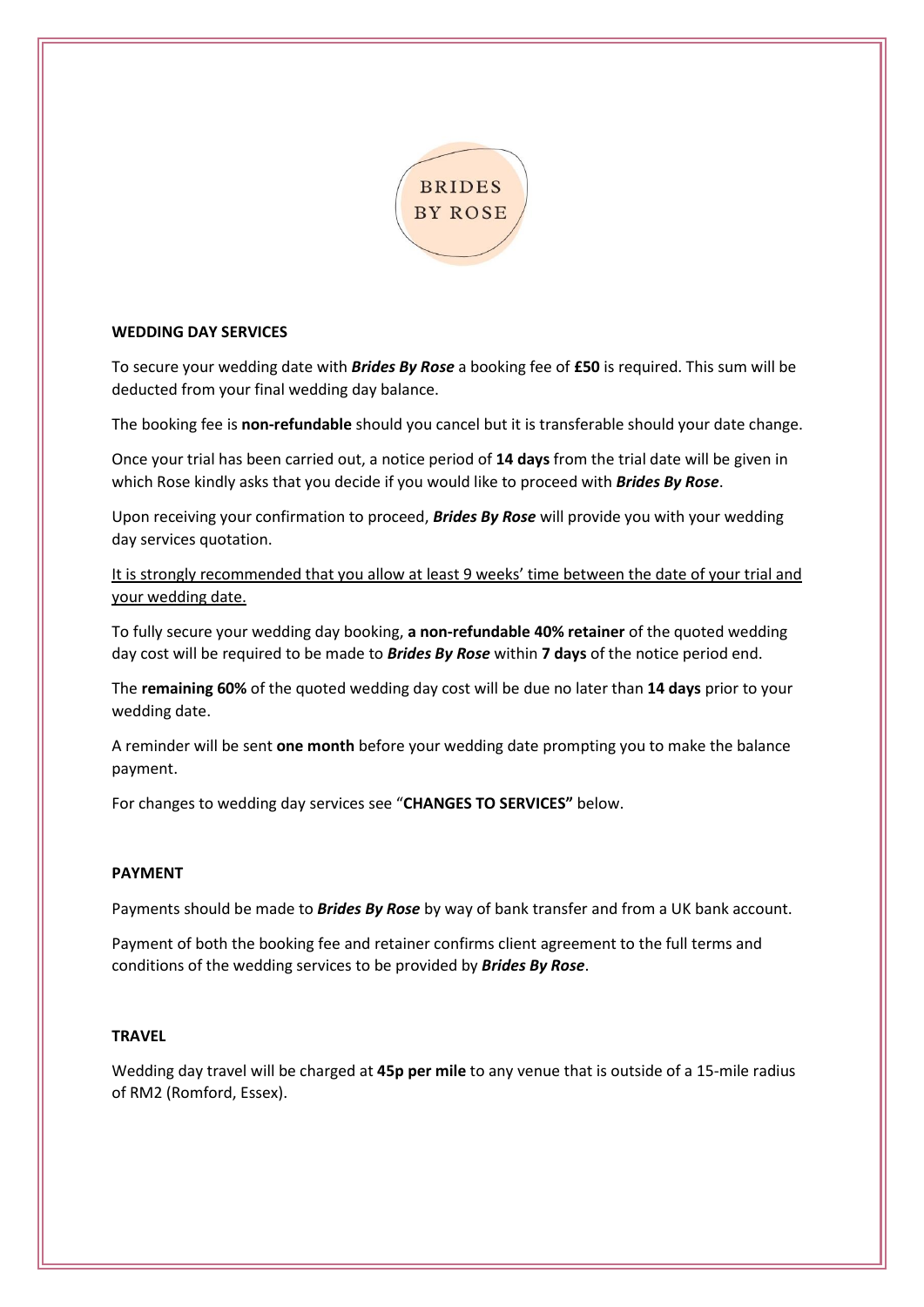#### **CANCELLATION OF SERVICES**

In the event that you cancel your wedding day services **within 4 weeks** of your wedding date, the **full balance** (60% of the quoted wedding day cost) will become payable. The balance payment is to be made within **7 days** of notifying *Brides By Rose* of the cancellation.

Please note that any cancellation of services must be communicated in writing (electronically or otherwise) to *Brides By Rose*.

In the unlikely event that *Brides By Rose* is unable to attend/carry out your wedding day services, due to illness, personal accident or adverse weather conditions rendering attendance not possible, *Brides By Rose* will endeavour were possible to supply suitably qualified and experienced replacement artists.

Where this is not possible, *Brides By Rose* will reimburse in full:

- 100% of the total wedding day price
- the price of any "additional services" invoiced separately due to client changes to services

but only where the above-mentioned payments have been received by *Brides By Rose*.

## **CLIENT RESPONSIBILITY**

It is the client's responsibility to inform *Brides By Rose* of any allergies or skin sensitivities that they, or any bridal party member, may have and/or if they may be affected by the use of certain products or tools.

*Brides By Rose* will not be held responsible for any reactions that may occur if any skin conditions or allergies are withheld.

*Brides By Rose* asks that you ensure your bridal party members are fully committed to attending a confirmed wedding day booking.

# **CHANGES TO SERVICES**

It is the client's responsibility to notify *Brides By Rose* of any changes to be made to the agreed wedding day services as soon as possible. Changes may include, but are not limited to, party size, venue location, dates or times and they must be communicated in writing (electronically or otherwise).

Final bridal party numbers should be confirmed no later than **one month** prior to your wedding date.

Should bridal party numbers increase after this deadline, any additional services required will be billed to you in a separate "additional services" invoice and will incur a **late change fee of £25**.

Payment for the additional wedding day services must be made within 7 days of the invoice date.

Should bridal party numbers decrease after this deadline, the full wedding day cost originally quoted will still be payable.